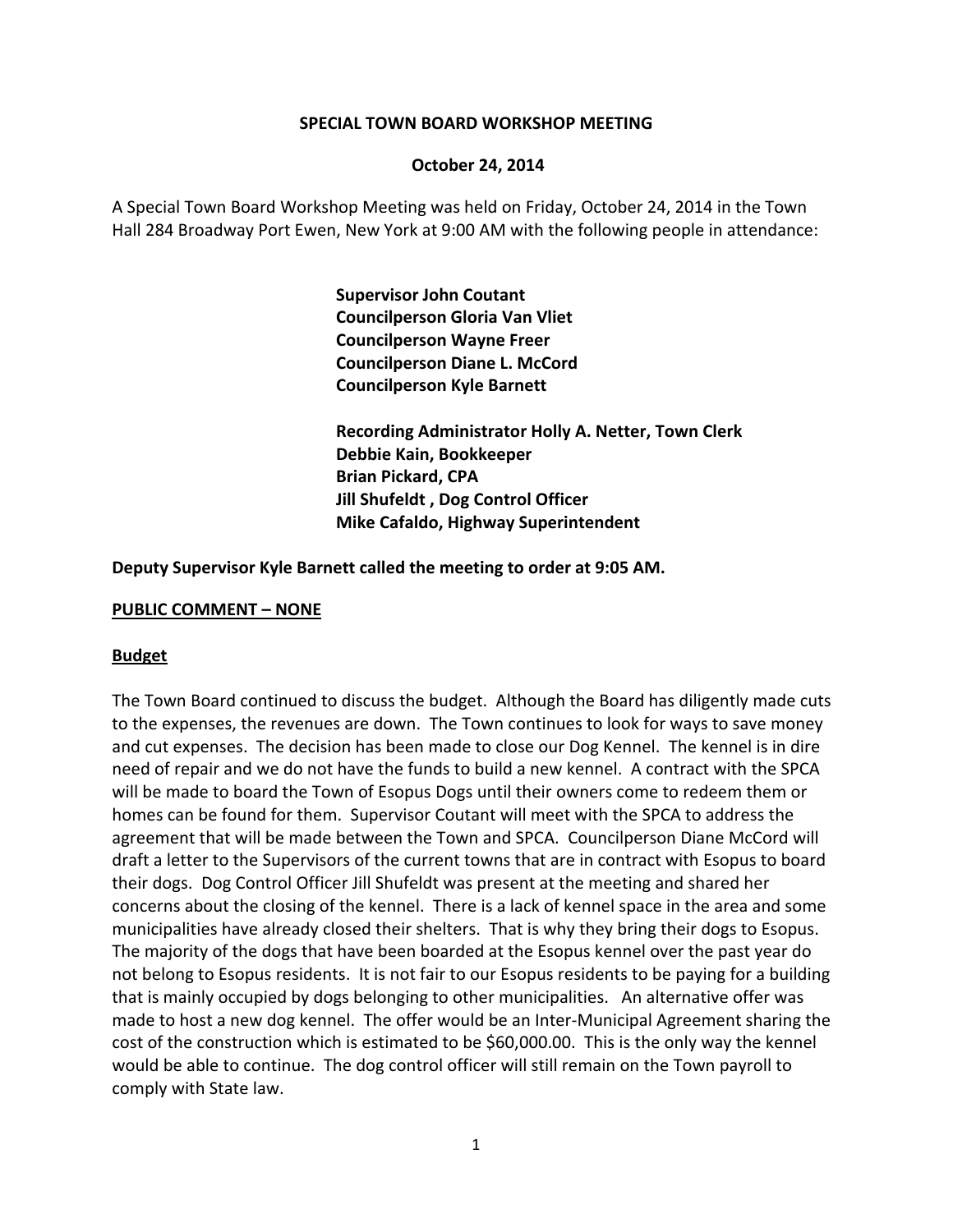Bookkeeper Debbie Kain reported the retiree's health care will switched to CDPHP. It is comparable coverage and is more cost effective saving approximately \$4,000 in the upcoming year. Debbie will arrange an open enrollment meeting for the employees. A letter will be sent to the seniors who will have to submit paperwork for the new company.

The Transfer Station has been operating at a loss for many years. In 2015 the Transfer Station will operate 3 days a week. Changes need to be made in order for the Town to continue to offer this service. Many municipalities are facing the same problem and are contemplating closing their facilities. The Town will have 2 part time employees operate the facility. CPA Brian Pickard said Marbletown brings in \$12, 000 in revenue from the sale of their metal. Currently the recycling coordinator gets to keep those funds. Many new changes will need to be implemented in the future in order for this to be cost effective. The particular changes will be discussed at a future workshop meeting.

We are out of contract with Curt Dankelman, recycling coordinator and his contract will not be renewed.

The Budget will fall under the tax cap. A 1% raise will be given to everyone, which is approximately \$18,000.00. The Board wanted the employees to know they are appreciated and although it is not much, at least it is something.

A Public Hearing for the 2015 Town Budget will be held at the next workshop meeting November 3, 2014 at 7:30 pm here at the Esopus Town Hall.

# **Solar Energy Contract**

Randolph Horner, Solar Project Manager, and Supervisor Coutant met with Town Attorney Paul Keller to discuss the Sun Edison Contract last week. The issues the Town had with the contract were sent back to Sun Edison who revised the contract. A side by side comparison of the contract was given by Sun Edison for review. The Town Board needs to have time to review the changes to the contract and a special meeting will be scheduled prior to November 1, 2014.

## **Executive Session**

**A MOTION WAS MADE BY COUNCILPERSON WAYNE FREER TO ENTER INTO EXECUTIVE SESSION AT 10:55 AM TO DISCUSS A PERSONNEL ISSUE REGARDING A MEMBER OF THE PLANNING BOARD AND SECONDED BY COUNCILPERSON KYLE BARNETT.**

**A MOTION TO COME OUT OF EXECUTIVE SESSION WAS MADE AT 11:05 AM BY COUNCILPERSON KYLE BARNETT AND SECONDED BY COUNCILPERSON WAYNE FREER.**

**NO ACTION WAS TAKEN.**